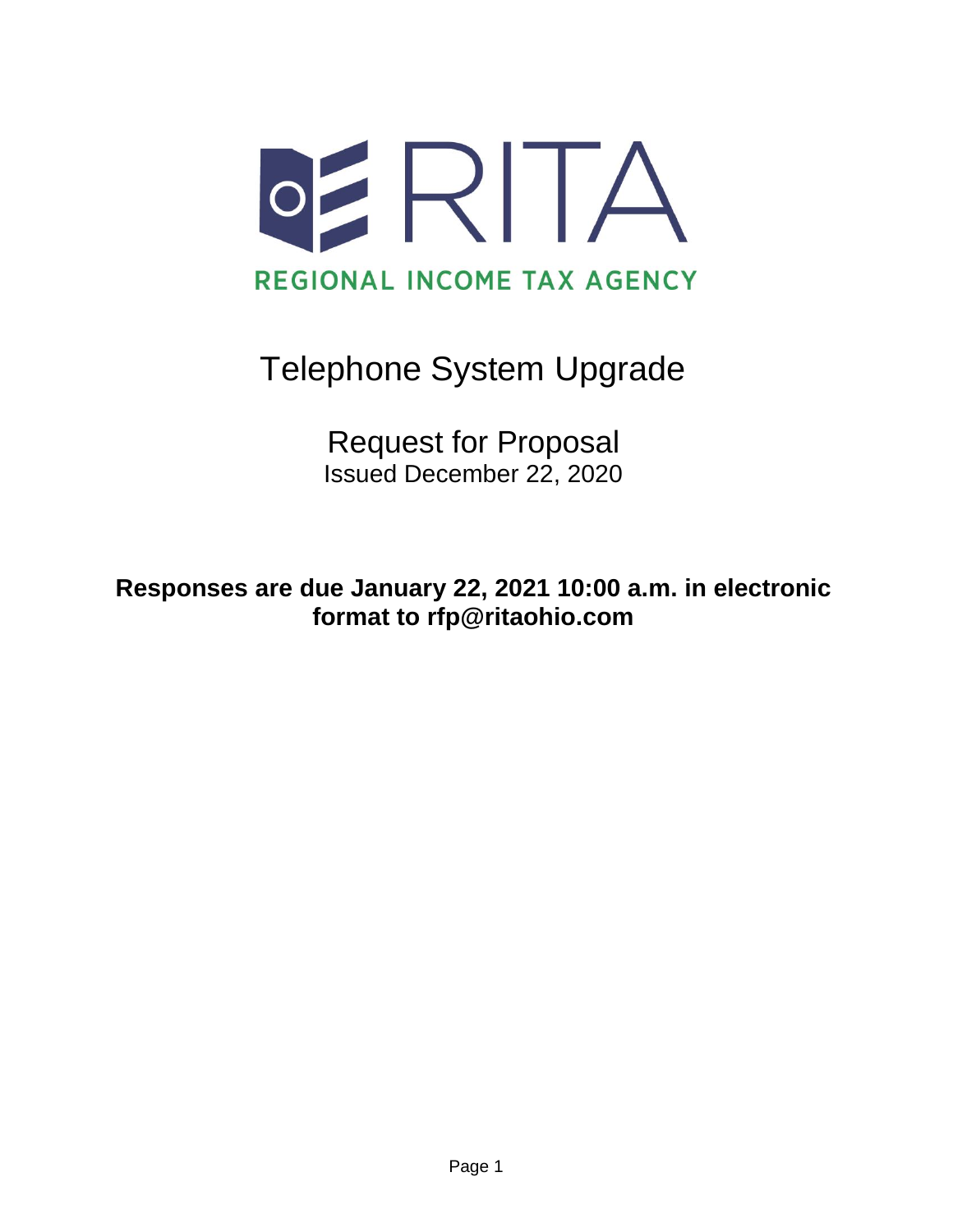## **REGIONAL INCOME TAX AGENCY**

# Telephone System Upgrade

# **Request for Proposal**

| <b>TABLE OF CONTENTS</b>                     | Page |
|----------------------------------------------|------|
| Letter from the Executive Director           | 3    |
| Introduction and Current Service Description | 4    |
| RITA Telephone System Upgrade Objectives     | 6    |
| <b>RFP Requirements</b>                      | 6    |
| <b>Proposal Instructions</b>                 | 8    |
| Addendum                                     | 9    |
| Avaya System Support Agreement               | 11   |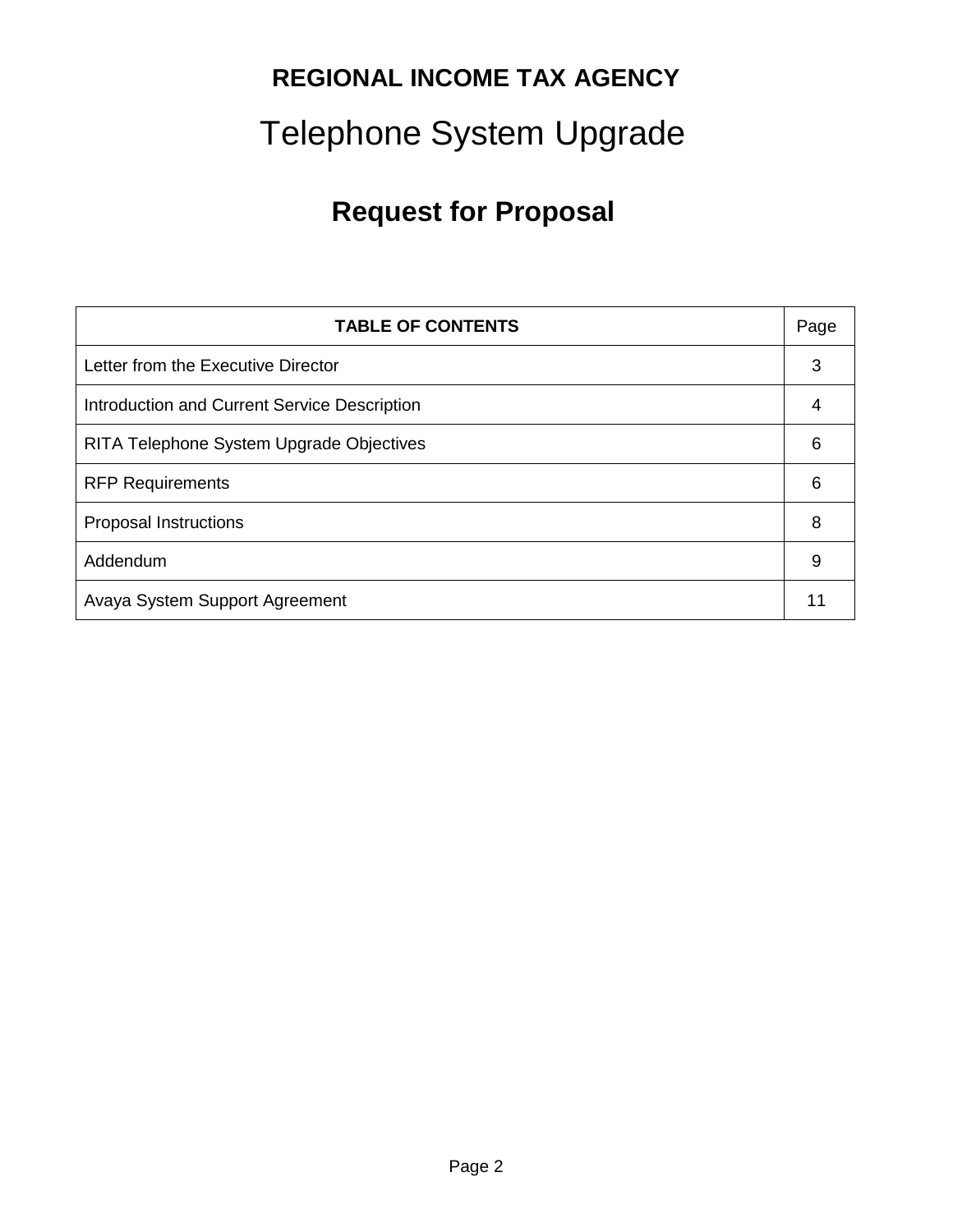

December 22, 2020

The Regional Income Tax Agency (RITA, the Agency) is seeking proposals for a **Telephone System Upgrade** that will bring the Avaya system to current supported levels for its existing system.

All proposals must be sent electronically to [rfp@ritaohio.com](mailto:rfp@ritaohio.com) and must be received no later than **10:00 a.m. E.D.S.T., January 22, 2021**.

Providers shall aggregate their requests for clarification, and submit them via e-mail to Bob Kelley, Manager IT Operations, at rfp@ritaohio.com. Submissions should be no later than **January 8, 2021**. Such requests for clarification, and RITA's response, will be supplied in writing to all parties that have received copies of the RFP, without identifying the source of the inquiry.

RITA will work with proposing vendors to approve an Avaya Letter of Agency (LOA) to access detailed RITA Avaya inventory information. Please coordinate these LOA requests with Bob Kelley, via e-mail at rfp@ritaohio.com.

The Agency reserves the right to reject any and all proposals, or any part of any proposals, or to waive informalities or defects in proposals, as the Board of Trustees of the Agency deems to be in the best interest of the Agency.

Sincerely,

Donald W. Smith Executive Director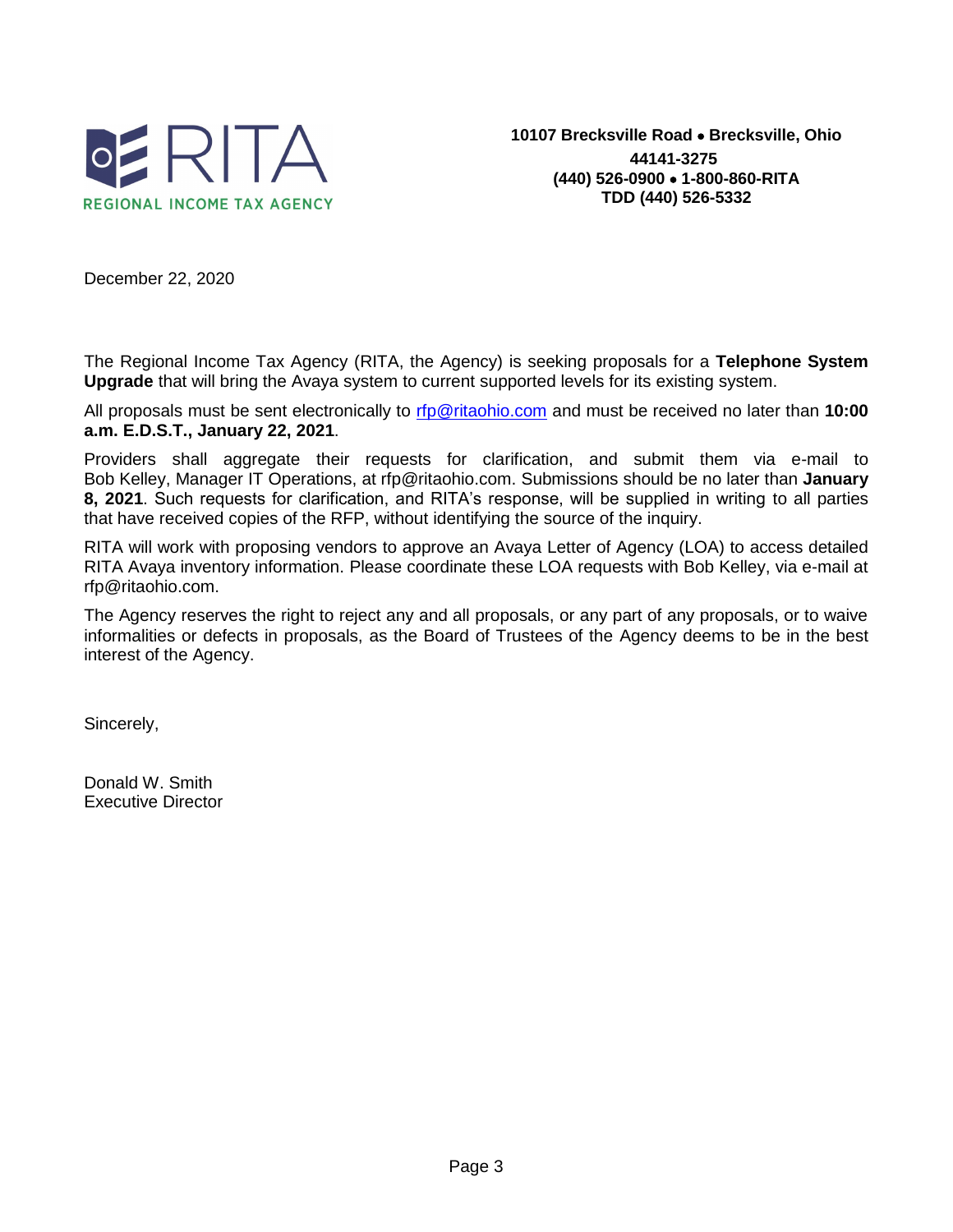#### **Introduction and Current Telephone System Description**

The Regional Income Tax Agency (RITA, the Agency) is a governmental entity established to administer and collect municipal income taxes for political subdivisions. As an agent for these municipalities, RITA provides substantial financial services to its members. Municipal income tax is collected from individuals and/or employer withholders on salaries, wages, commissions, fees and other forms of compensation. The tax is also collected from business entities based on net profits. As of January 1, 2020 the Agency served more than 340 municipalities throughout the state of Ohio. Total tax collections approached \$1.6 billion in 2019.

The current Avaya maintenance contract expires on March 31, 2021. RITA is seeking quotes for a telephone system upgrade to the most current supported levels so that RITA can avoid "end of support" and/or "end of manufacturer support" for Avaya telecom hardware and software through April 1, 2026. In addition, RITA desires to negotiate a five-year extension of the Avaya maintenance contract. This extension must cover the current versions of hardware and software while the upgrades to the current and support software release levels are in progress.

The timing of the maintenance renewal and the need to upgrade the Avaya system coincides with the annual tax filing season—the busiest time of the year for RITA. Telephone system usage ramps up beginning February 1<sup>st</sup> and usually lasts through April 30<sup>th</sup>. In addition, RITA institutes a system-wide freeze on all major system upgrades and/or changes between March 1<sup>st</sup> and April 15<sup>th</sup>. Any upgrade plan submitted must take into consideration both this black-out period and the need for RITA to maintain operations without interruption during regular business hours.

RITA currently has an Avaya telephone system that is setup for high availability (detail inventory is provided at the end of this RFP). The main Avaya system is located in the Brecksville office in the central data center. The system uses the IVR to route calls to the appropriate phone queue, enable callers to perform self-serve functions like checking tax estimates/refund status and making payments, and is integrated via CTI with our Siebel contact center management system for screen pops as calls are delivered to agents. The CMS system is used extensively by RITA managers to monitor call volumes/queue wait times and to dynamically assign resources. The system also provides voice mail capability. Nice/Uptivity is being used for call/video screen recording.

In order to respond accurately to the proposal, each vendor will be required to execute an LOA through Avaya to gain access to and verify the existing versions of hardware and software running on RITA's existing system. Each vendor will also need to execute a mutual non-disclosure agreement with RITA before receiving additional detail system information. This additional information will be provided as a separate addendum to this RFP.

Nearly all calls come into Brecksville over a dedicated VOIP SIP trunk. Calls destined for remote office agents are routed over MPLS circuits to the remote sites using VOIP.

The current telephone system software is running two virtual VMWare pods each with it's own VSAN. Responding vendors need to review the hardware capacity and determine if there are enough computing resources to accommodate the upgrade during and after the project.

It's important to note that all upgrades being recommended for both hardware and software must be for on-premise telephone system installations. Cloud based solutions or version upgrades requiring a cloud installation cannot be accommodated at this time.

In addition, the Agency desires an upgrade plan that minimizes system down time and one that can be implemented in phases versus a "big bang" or "all at once" go-live. Vendors will be responsible for providing support resources for each go-live for the day of and the days following each phase of the project. This will ensure product-related issues resulting from the go-live are resolved in a timely manner.

The Regional Income Tax Agency is not responsible for any costs incurred by the respondent in preparation of a proposal. RITA reserves the right to negotiate with the vendors submitting proposals in order to obtain the most favorable terms, conditions and pricing for the Agency as determined by the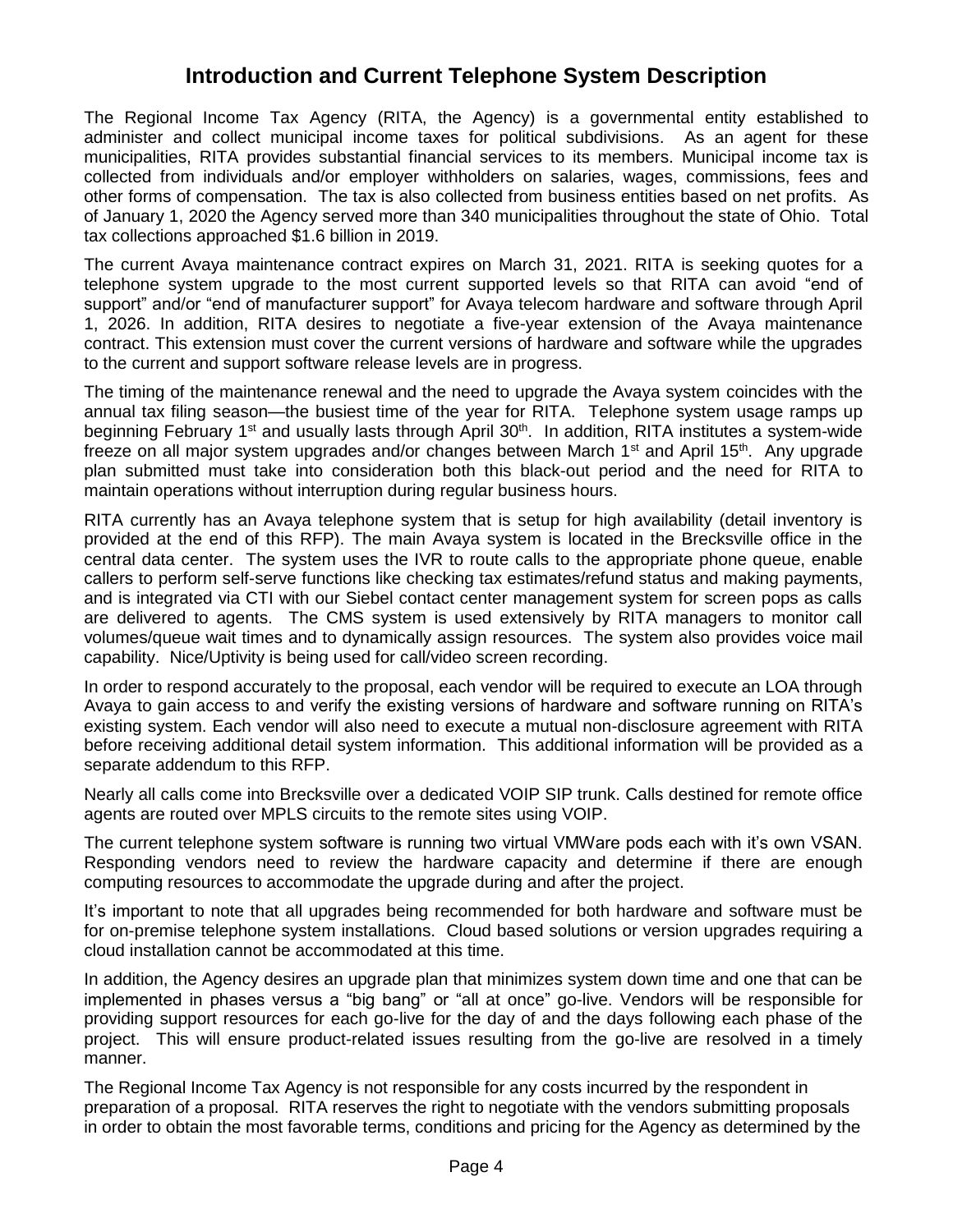Agency in its sole discretion. Also, as deemed in the best interest of the Agency by the Board of Trustees, RITA reserves the right to reject any or all parts of the proposals.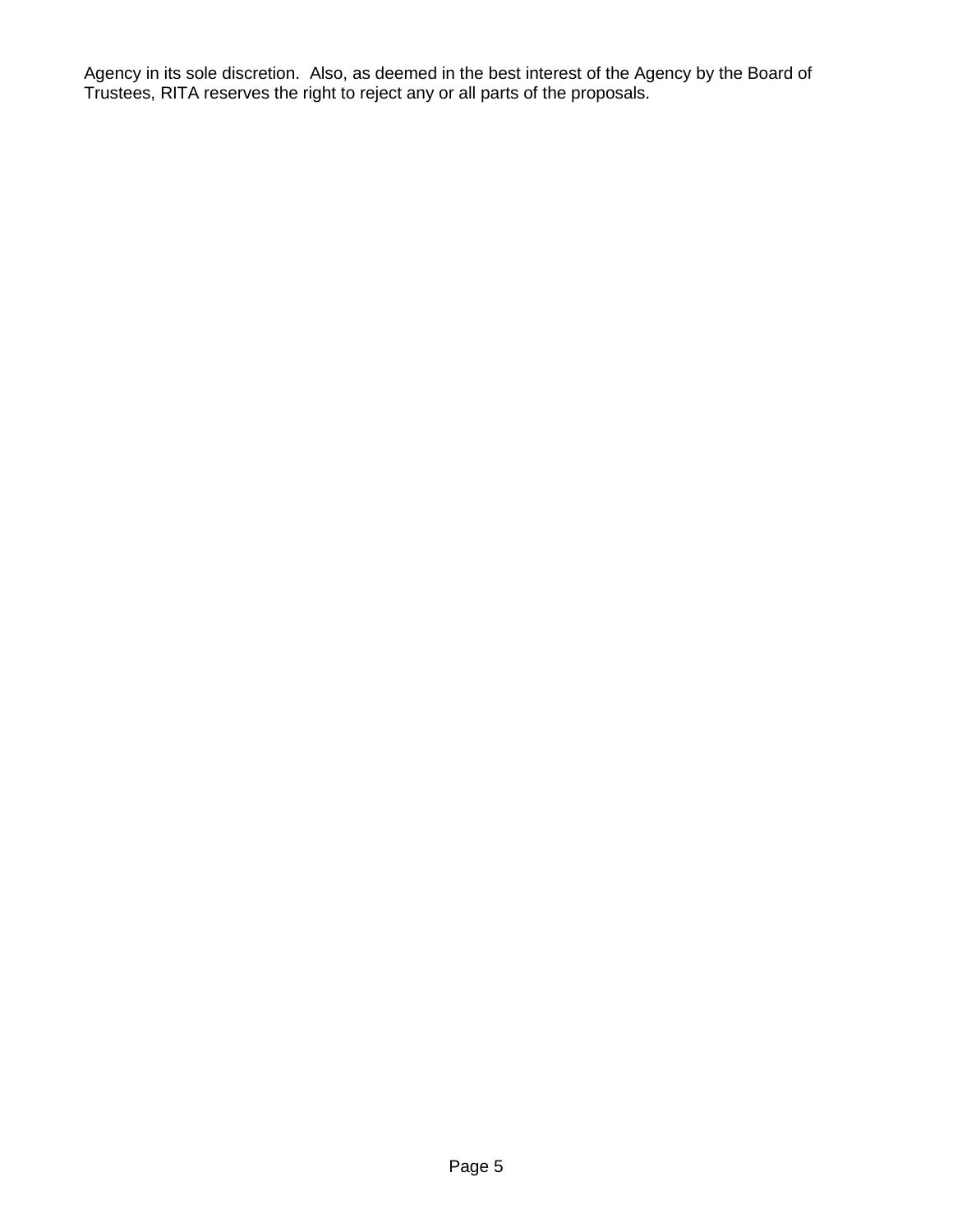### **RITA Telephone System Upgrade Objectives**

- 1. **Upgrade the Avaya Phone System** to most current supported levels so that RITA is not at "end of support" and/or "end of manufacturer support" for Avaya telecom hardware and software for five years.
- 2. Extend the maintenance agreement that expires on 3/31/2021 for five more years commencing 4/1/2021 and include interim support for the existing versions of hardware and software until the upgrade is complete.
- 3. Responders must ensure the response includes the upgrade for all dependent third party applications which include
	- a. ConvergeOne Call Survey (or replacement product)
	- b. Avaya CTI for Siebel (Production and QAT environments)
	- c. IVR
	- d. Call Sweet
	- e. Call Copy

#### **RFP Requirements**

- o **Please describe in detail using the far right response column how the proposed solution fulfills the need.**
- o **Avoid simple yes/no answers.**
- o **Marketing brochures included as part of the main body of the RFP response shall not be considered. Such material must be submitted only as attachments, and must not be used as a substitute for written responses. In case of any conflict between the content in the attachments and a provider's answers in the body of the proposal, the latter will prevail. The provider will also limit the use of boilerplate material in constructing the response.**
- o **The proposal must be accompanied by a cover letter, signed by an individual authorized to bind the proposing entity.**
- o **Please include summary schedule(s) of costs in addition to the individual responses below. The costs should be broken out by major deliverable and option. For example the Avaya Software, Avaya Hardware, IVR upgrades, After Call Phone Survey, Call Sweet and Call Copy.**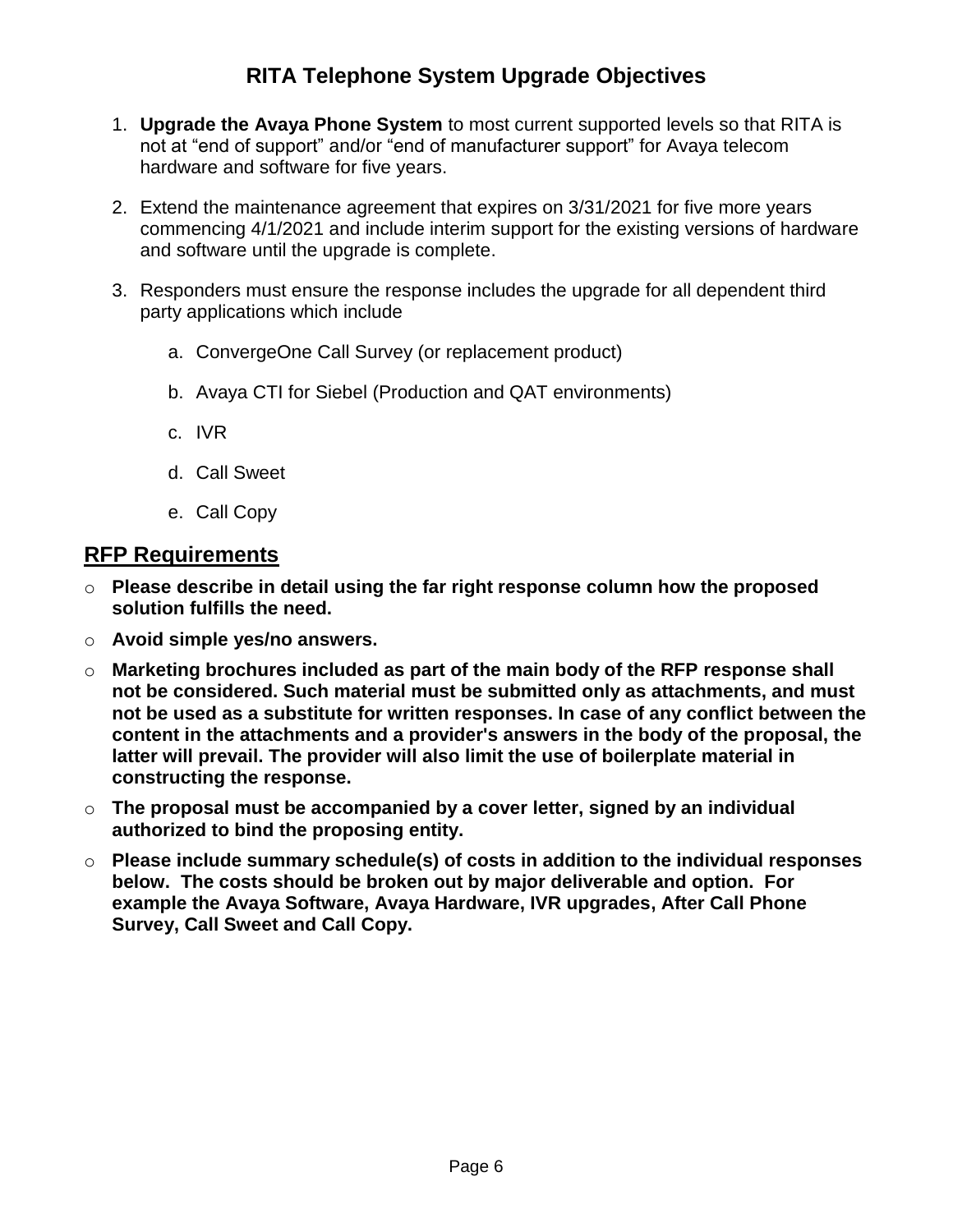| <b>Requirements</b>                                                                                                                                                                                                                                                                | <b>Response</b> |
|------------------------------------------------------------------------------------------------------------------------------------------------------------------------------------------------------------------------------------------------------------------------------------|-----------------|
| 1. List and briefly describe the recommended<br>software upgrades for each Avaya<br>hardware and software component required<br>to maintain Avaya maintenance and<br>support. Pricing should be reflected in the<br>table provided with the RFP.                                   |                 |
| 2. Briefly explain whether or not you are able<br>to extend support on existing versions of<br>hardware and software during the upgrade<br>project. Explain any limitations in RITA<br>obtaining support.                                                                          |                 |
| 3. Briefly explain whether or not you are able<br>to extend the software maintenance and<br>support for RITA hardware and software<br>after the upgrade for a period of 5 years.                                                                                                   |                 |
| 4. List and describe any software or hardware<br>that will not last the 5 year life cycle desired<br>by RITA as part of this upgrade. List the<br>end of support date and the<br>software/hardware component.                                                                      |                 |
| 5. Indicate and briefly explain any third party<br>software associated with RITA's telephone<br>system that you are not able to upgrade.                                                                                                                                           |                 |
| 6. List and describe any value add services<br>that you can provide during and after the<br>upgrade to help RITA keep their hardware<br>and software current over the next 5 years.                                                                                                |                 |
| 7. For each software and/or hardware<br>upgrade listed in Requirement #1, please<br>list the available security features and<br>recommendations to ensure system<br>hardening and security best practices are<br>implemented.                                                      |                 |
| 8. RITA has identified some software<br>components within the Avaya software that<br>might have security vulnerabilities. List and<br>describe any value add services that you<br>provide that can assist RITA in remediating<br>any vulnerabilities through software<br>patching. |                 |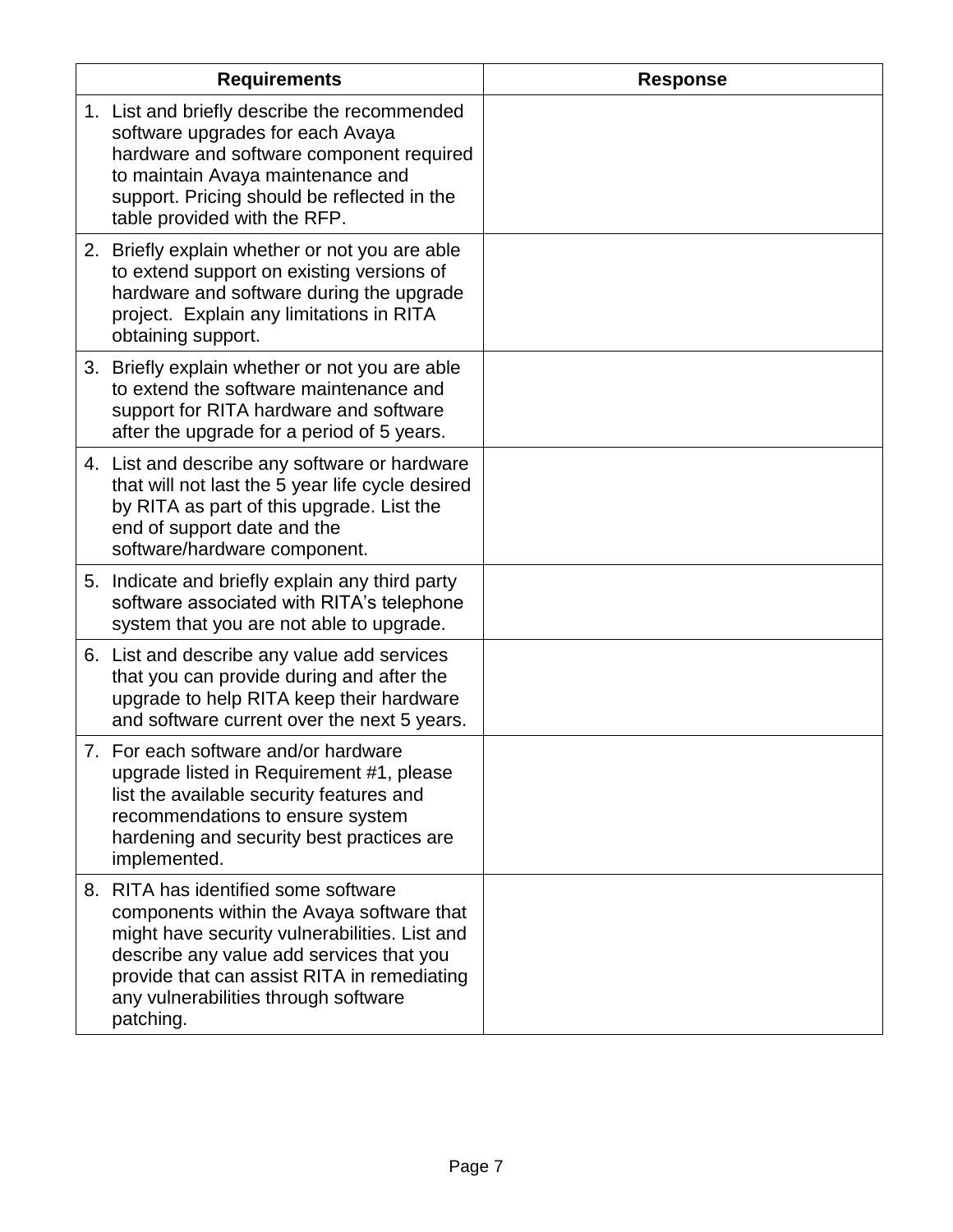| <b>Requirements</b>                                                                                                                                                                      | <b>Response</b> |
|------------------------------------------------------------------------------------------------------------------------------------------------------------------------------------------|-----------------|
| 9. List and describe any security<br>vulnerabilities in the versions of software<br>being installed that are required to run the<br>system but have not yet been remediated<br>by Avaya. |                 |
| 10. Provide a functional Solution Deployment<br>Manager (SDM) solution or comparable<br>strategy to be able to continually upgrade<br>applications supported by SDM.                     |                 |

### **Proposal Instructions**

Insert your responses to the RFP requirements to the right of the requirement/question in the Word table if at all possible.

List all components required for the upgrade, a description and their associated hardware, software and/or professional services cost in the spreadsheet included with the RFP.

Proposals must be received by the Executive Director, Regional Income Tax Agency, by 10:00 a.m. E.D.S.T., January 22, 2021. Proposals shall be emailed to [rfp@ritaohio.com.](mailto:rfp@ritaohio.com)

It is RITA's intention to enter into a contract as soon as practical after the proposals are evaluated and Board approval is received. The successful vendor shall enter into a contract with the Regional Income Tax Agency within ten days of the notification of award or as soon as practical thereafter as determined by RITA. Implementation work is expected to begin no later than March 1, 2021.

Proposals will be evaluated on several factors including the degree of fit to the requirements and cost.

The Agency reserves the right to reject any and all proposals, or any part of any proposal, or to waive informalities or defects in proposals, as the Board of Trustees of the Agency shall deem to be in the best interest of the Agency. By submitting a proposal, each respondent is insuring that complete confidentiality of all Agency information will be maintained by all vendor personnel.

By submitting a proposal, each respondent is insuring that they are an Equal Opportunity Employer and that their employees and applicants for employment are not discriminated against because of their race, creed, color, sex, age, genetic infomration or national origin. By signing a contract with RITA, the successful vendor guarantees that they comply, or will comply with the above provision and all other applicable state and federal laws regarding public contract work, and agrees to indemnify and hold the Regional Income Tax Agency harmless from any claims or damages incurred against or by the Regional Income Tax Agency resulting from any non-compliance by the successful vendor.

By submitting a proposal, each respondent is declaring that they are not in arrears to RITA for municipal income taxes or any other obligation to the Agency.